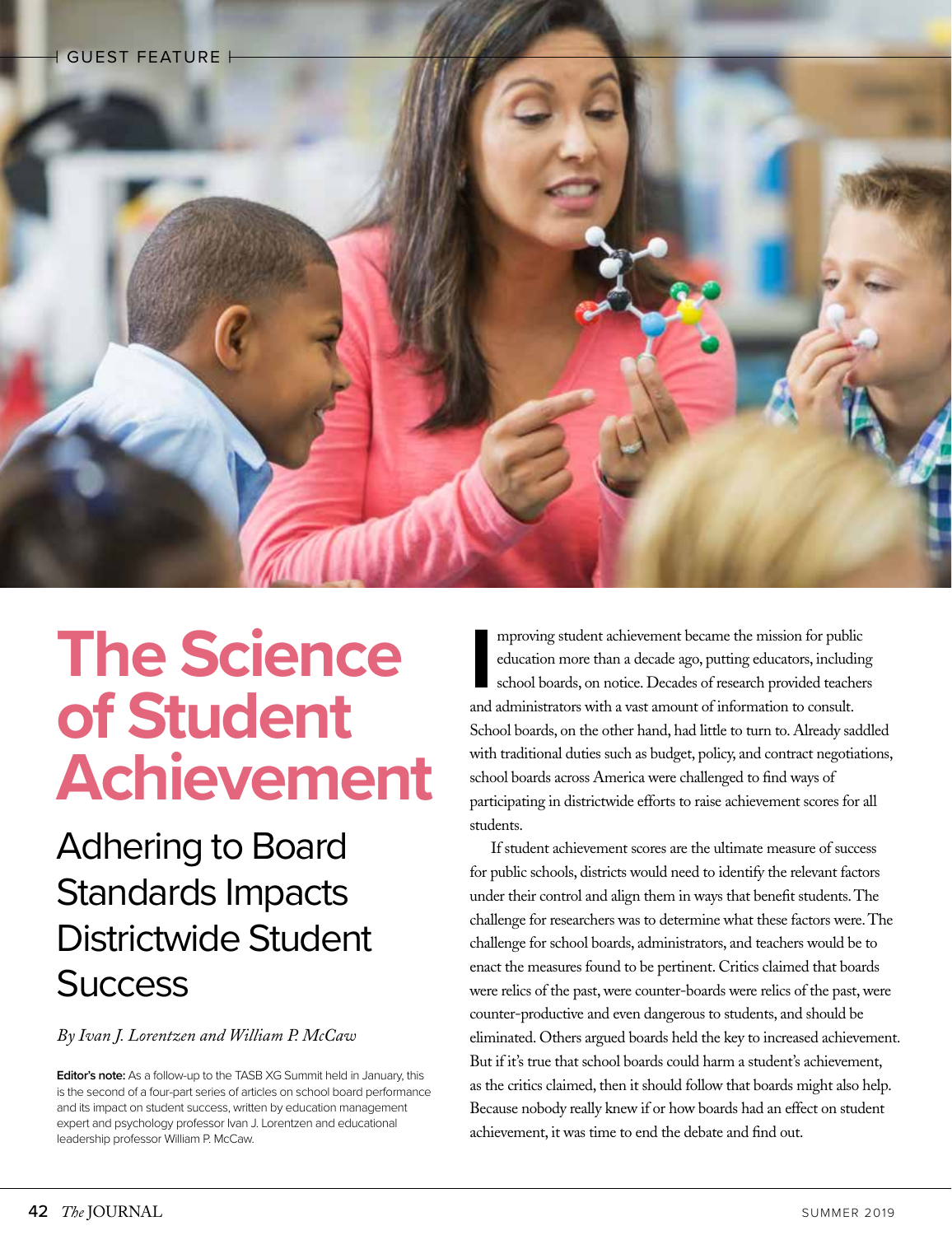

### **THE WASHINGTON STATE SCHOOL BOARD STANDARDS**

The Board Self-Assessment Survey (BSAS) was developed by the Washington State School Board Standards Task Force in 2009 through a lengthy and sophisticated process. The development of the BSAS relied heavily on three substantive reports: (a) studies and publications by the Mid-continent Research for Education and Learning (McREL); (b) the Lighthouse Inquiry of the Iowa Association of School Boards (IASB); and (c) publications from the National School Boards Association (NSBA). From these reports, the Washington Task Force identified and verified five essential principles, or Board Standards, found to have a predictive relationship to student achievement. These became known as the School Board Standards.

Each of these five standards is assessed by the BSAS. The published standards are:

| <b>STANDARD 1:</b> Responsible school governance                |
|-----------------------------------------------------------------|
| <b>STANDARD 2:</b> High student expectations                    |
| <b>STANDARD 3:</b> Creation of conditions for student and staff |
| <b>SUCCESS</b>                                                  |
| <b>STANDARD 4: District accountability</b>                      |
| <b>STANDARD 5: Community engagement</b>                         |

Further describing each of the Board Standards are 22 Benchmarks and 69 Key Indicators, which provide specific details of how they are to be enacted.

### **SEVEN KEY RELATIONSHIPS**

Research conducted in Montana in 2013 used the BSAS to assess board actions (hereafter referred to as boardsmanship). Scores were then correlated with a district's 10th-grade student achievement scores measured by the Montana Criterion Reference Test (CRT) in math, reading, and science. While the statistical predictability of the findings is specific to Montana, the results are relevant to other school boards in their quest to increase student achievement.

The Montana study found that items within all five Board Standards were related with high student achievement at a statistically significant level. In addition, the elements of effective boardsmanship could now be prioritized and listed by the number of times the item was selected by the districts with the highest achievement scores (frequency). These are the items that most accurately describe boards that govern districts with the highest student achievement scores. If a school board wants to begin the journey to high student achievement throughout the district, then the order of seven key relationships between boardsmanship and student achievement presented here provides their step-by-step guide.

FIRST, effective boards hold the school district accountable for meeting student learning expectations (Standard 4) by evaluating the superintendent on clear and focused expectations. To accomplish this, boards commit to the following three actions: (a) create written goals for the superintendent focused on specific outcomes for student learning; (b) communicate performance expectations for the superintendent to the community; and (c) base decisions regarding the superintendent's contract on objective evaluation of his or her performance on student achievement goals.

**SECOND,** effective boards set and communicate high expectations for student learning with clear goals and plans for meeting those expectations (Standard 2). Boards that effectively address this second element (a) adopt a collaboratively developed district plan focused on learning and achievement outcomes for all students. A well-developed plan involves (b) collaborating with staff and the community to formulate and maintain a district plan with goals and outcomes. In addition, the board (c) bases its ongoing work, such as policy development, decision-making, and budgeting, on these district goals. The board also continually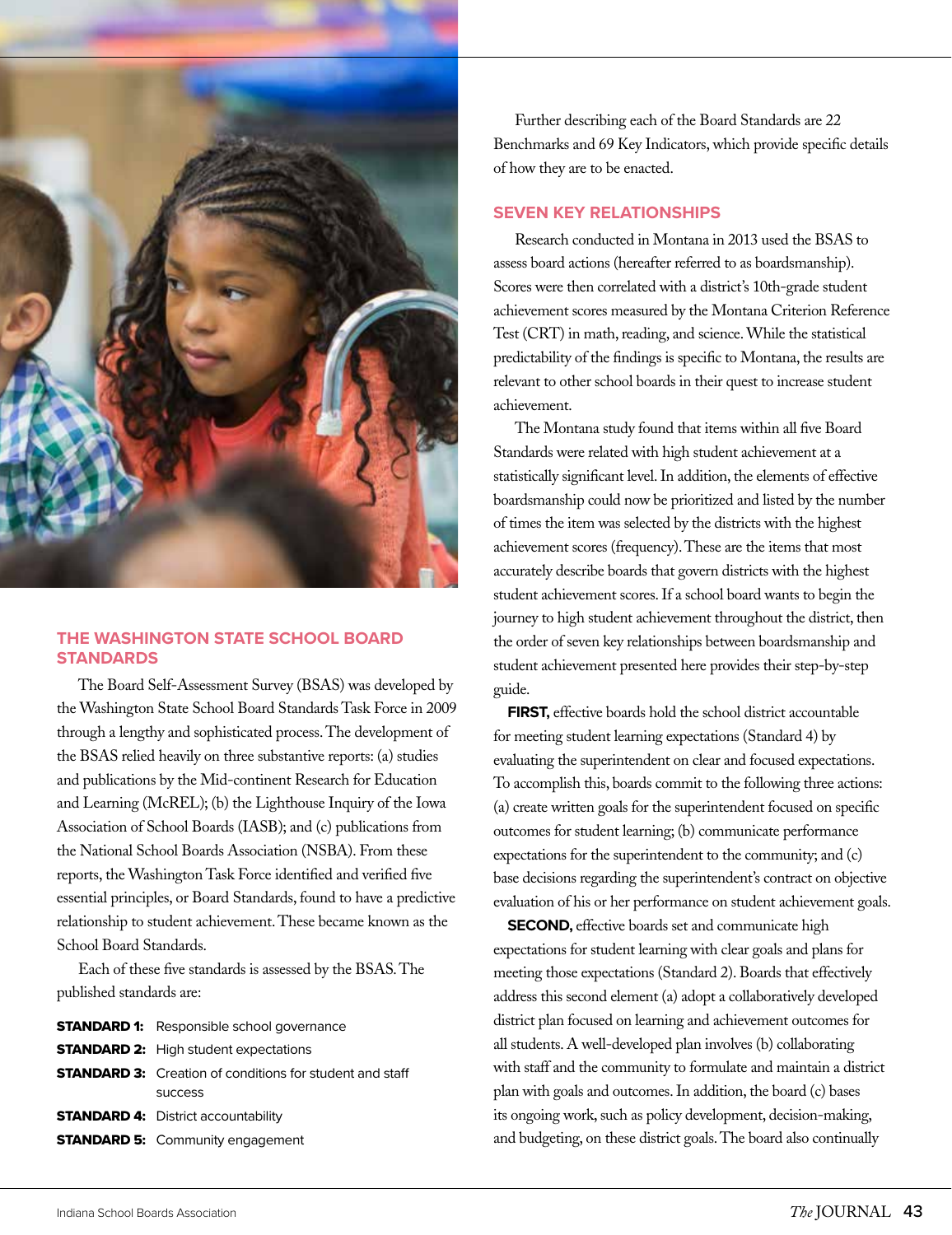monitors the progress toward the goals and outcomes of the district plan.

**THIRD,** effective boards hold the school district accountable for meeting student learning expectations by committing to a continuous improvement plan regarding student achievement throughout the district. Continuous improvement begins when the district (a) follows a schedule for the timely review of the district plan, ensuring (b) between the district plan and school improvement plan, and (c) that the board annually review and make recommendations to these plans.

**FOURTH,** effective boards provide responsible school district governance by conducting board and district business in a fair, respectful, and responsible manner (Standard 1). This is accomplished when the board commits to a clear and shared purpose.

**FIFTH,** effective boards engage the local community and represent the values and expectations the community holds for its schools (Standard 5). This is accomplished by (a) soliciting input from staff and a wide spectrum of the community, so that boards are able to (b) consider a diverse range of interests and perspectives in their decision-making to gain community and staff support.

**SIXTH,** effective boards model responsible school district governance by working as an effective and collaborative team (Standard 1). They (a) work with the superintendent to establish a commitment to student achievement. In addition, the board (b) pursues individual and collective professional development to improve board members' knowledge and skills by attending conferences and holding study sessions. Finally, the effective board (c) uses a collaborative process that results in well-informed problem-solving and decision-making.

The **SEVENTH** element of effective boardsmanship requires the board to create districtwide conditions for student and staff success (Standard 3). This can be accomplished by (a) providing for learning essentials, including rigorous curricula, technology, and high-quality facilities. Boards also need to (b) adopt a process that includes community and parent involvement in developing curricula. In addition, effective boards (c) create policy that requires rigorous and regular evaluation of curricula and supplemental materials to ensure that they align with state and district standards. A process to (d) support the evaluation and updating of technology is necessary, as well as the (e) development of a long-term facilities plan for construction and maintenance.

These seven prioritized elements describe effective boardsmanship because they received the highest number of statistically significant correlations with high student achievement. (Note: Standards 1 and 4 are repeated because multiple items within each of these standards reached statistical significance.)

### **OTHER SIGNIFICANT FACTORS**

However, there are additional items on the BSAS that generated fewer statistically significant correlations but are still related to high student achievement. The following additional nine items deserve consideration by any board seeking high student achievement and are listed in no particular order. In terms of providing responsible school district governance (Standard 1), the board should do the following:

- **Ensure the board is accountable and open to the public by** setting goals for its improvement
- Respect and advocate mutual understanding of the roles and responsibilities of board members and the superintendent by using written protocols for its interactions
- Adopt policies based on well-researched practices that emphasize a belief that all students can achieve at high levels by focusing policy decisions on what is necessary for all students to achieve at high levels
- Promote healthy relationships by promoting continuous improvement throughout the organization With regard to setting and communicating high expectations for student learning with clear goals and plans for meeting those expectations (Standard 2), the board should:
- Articulate the conviction that all students can learn by adopting policies and taking actions, communicate high expectations for all students, and foster a culture of collaboration around the shared purpose of improving student achievement With regard to creating the conditions districtwide for student and staff success (Standard 3), a board should:

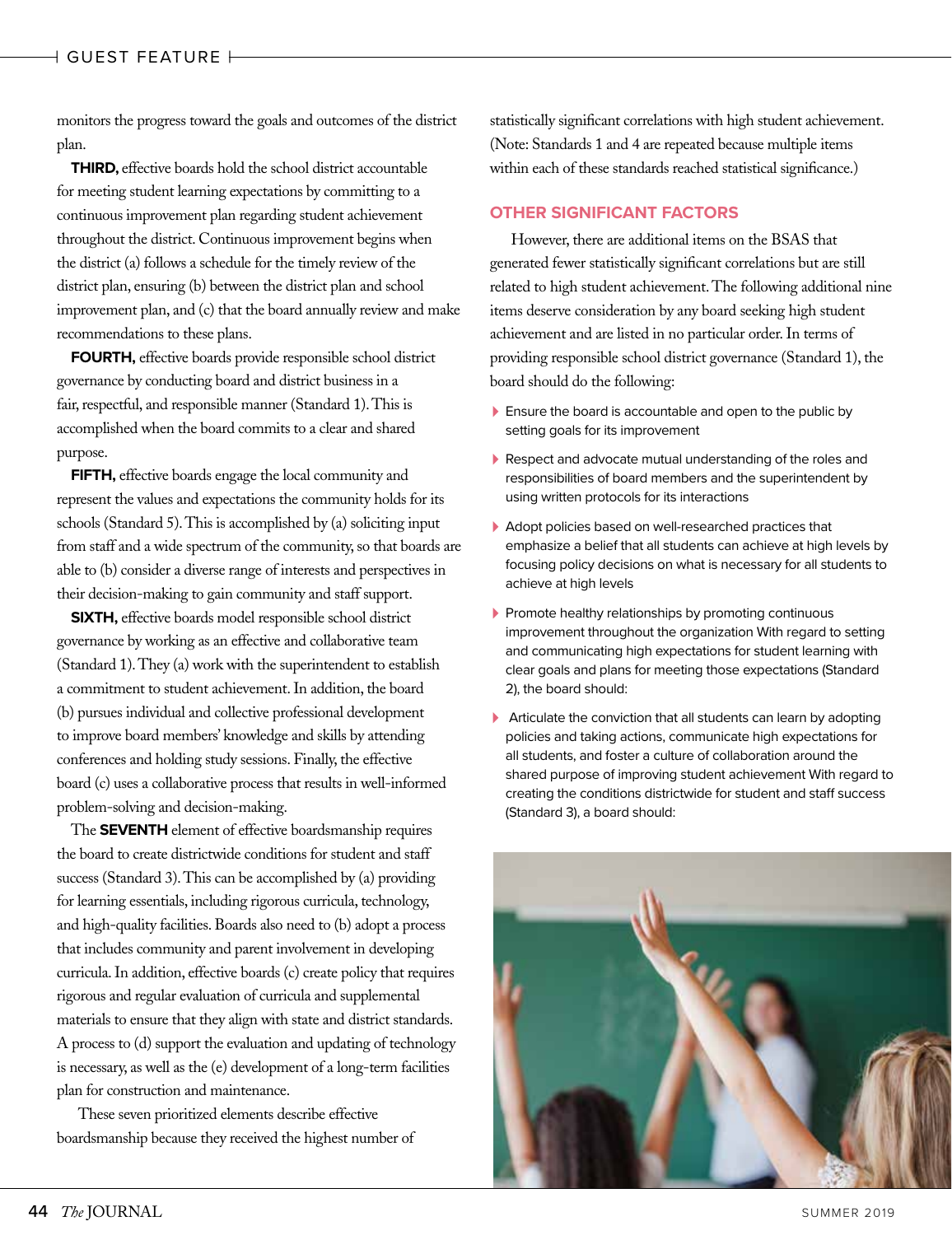# GMB

GMB Architecture + Engineering collaborates with schools to create the kinds of environments that facilitate excellence in learning. We design spaces that enhance your programming and exceed the needs of your students, staff, and community.



<sup>317.641.0674 /</sup> **www.gmb.com** 310 North Alabama St, Suite 230, Indianapolis, IN 46204